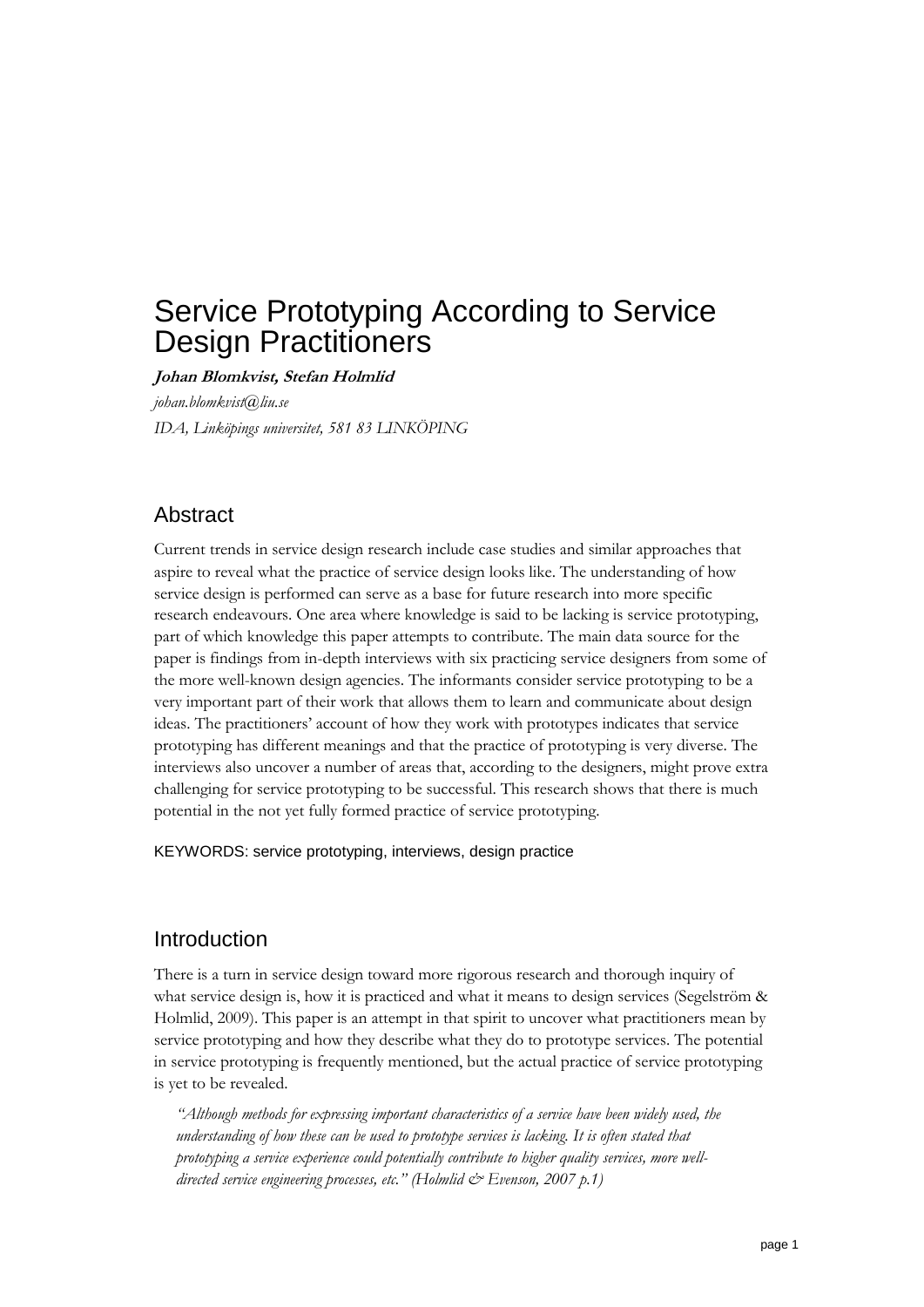To be able to place the research presented here in context, a brief summary of the research about service design practice will be presented in the following sections, pointing to some areas of missing knowledge and the current understanding of what service prototyping is. After that, the approach of interviewing practicing service designers will be detailed followed by the results of the interviews and a discussion. In the conclusion, the main contributions of the paper are summarised. This will highlight the new knowledge about what service designers do to prototype services and what they mean by service prototyping.

# Research into the practice of service design

Blomkvist, Holmlid, & Segelström (2010) have identified current trends in service design research based on an overview of peer-reviewed papers published during 2008-2009. The trends were described as research about 1) *design theory,* exploring the fundamental questions of service design, the language of service design and co-creation, 2) the overlap between and contribution from service *management,* 3) *systemic* approaches to service design, such as product-service systems, 4) *design techniques*, such as tools and processes and 5) the practice of service design researched through *case studies.* The trends were used to contrast recent research with older research which focused mainly on how the discipline relates to other (design) disciplines and arguing for service design in its own right (Blomkvist, Holmlid, & Segelström, 2010).

In total, six case studies were published during the two years covered by the study. The emergence of empirical studies of service design is contemporary with the breakthrough of the discipline as a whole, (Kimbell, 2009a). Extensive research about the practice of service design has been conducted by Lucy Kimbell in the project Design for service in science and technology-based enterprises (Kimbell & Siedel, 2008), covering the practice of three design consultancies that work with services. Kimbell's (2009b, c) work has shown a number of interesting features that characterise the practice of service design. They are summarised and presented below.

- » Looking at services from both a holistic and detailed point of view.
- » Considering both artefacts and experiences.
- Making services tangible and visible through visualisations.
- » Assembling sets of relations (between artefacts, people and practices).
- » Designing business models.

An ambitious case study, looking at the practice of service design by 17 design agencies, consulting firms and experience-centric service providers (Zomerdijk & Voss, 2010), reported similar results as Kimbell (2009b,c). The result shows that the broad sense of designing services – not only carried out by actual designers – concerns the delivery of physically- and socially mediated touchpoints through interactions between the customer and a strategic front-line and backstage system. In addition, the study found that the studied companies to some degree 1) designed the dramatic structure of events and 2) managed the presence of fellow customers (Zomerdijk & Voss, 2010). The evidence of 1 was most obvious in companies with design backgrounds that more easily adopt the theatrical metaphor, and for 2 they found only limited evidence (ibid).

The studies performed by Zomerdijk, Voss and Kimbell concern the practice of service design on a general level and the distinguishing features of what service designers do. More focused studies, looking at specific activities in service design or at the activities that are shared by other disciplines are still uncommon.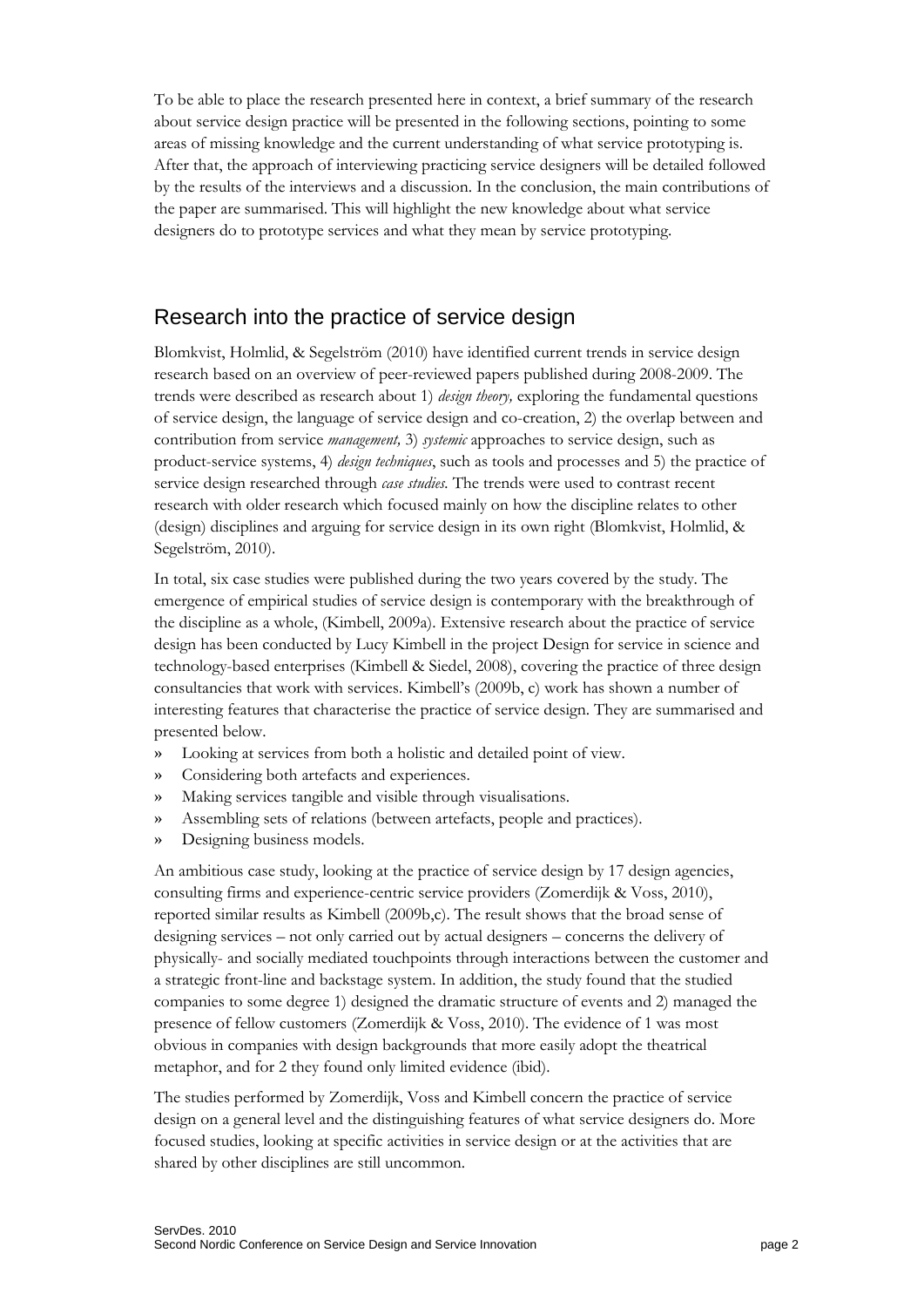*―Until recently research regarding design with a service perspective as well as services with a design perspective has been scarce. Many fundamental aspects of service design are still unexplored academically.‖ (Segelström & Holmlid, 2009 p. 1).*

Other researchers (Segelström & Holmlid, 2009; Segelström 2009) have looked more closely at how service designers visualise research material. This research was based mainly on interviews with service designers and supports the idea that visualisations are important for the practice of service design by showing that visualisations are used as communication tools, to preserve empathy within the design team and to make insights tangible (Segelström 2009). It also showed that visualisation techniques are important for service designers and facilitate the early research stages of the design process (Segelström & Holmlid, 2009).

#### Missing knowledge about service design practice

The research so far about what service design practice is has mainly looked at the process in general or focused more on the early stages of the design process – the research phase. No studies have explicitly shown what prototyping is in service design. The need for more research about service prototyping has been pointed out among other important research areas recently; "[r]esearch is also needed to deepen and creatively expand knowledge of design methods and tools, such as service blueprinting, service prototyping, and service simulation models  $/$ ... $/$ " (Ostrom, et al. 2010, p. 18).

Holmlid & Evenson (2007) have claimed that the specific attributes of services makes prototyping special in a service context but that knowledge about how this is done, or should be done, is missing. The idea and the ways that services are different from products is persistently reiterated by the service design community, but studies that thoroughly explore the implications of those differences are not common. This is especially true for service prototyping, and this paper aims to provide parts of that missing knowledge.

To find out what service prototyping is, a number of different approaches can be imagined. A common characterisation of design research is to divide it into research *about* design, research *in* design and research *through* design (Frayling, 1993). This paper is part of a larger attempt to map out the practice of service prototyping, mainly focusing on research about design. That means that this research is focused on interviews with- and observations of practicing service designers.

#### Early attempts to frame and define service prototyping

Service prototyping has been described in a variety of ways by design practitioners, and is also mentioned in academic literature, as we have seen, as an area that needs more investigation. Some rudimentary definitions of service prototyping exist, like the one suggested on the online repository for Service design tools (2009), a project aimed at identifying communication tools for design processes in complex systems: "[service prototyping is a tool] for testing the service by observing the interaction of the user with a prototype of the service put in the place, situation and condition where the service will actually exist." The same definition is basically reproduced in academic reports from the project but adds that: "[t]he difference between this kind of simulation and all the others is the attention paid to the external factors that could interfere with the service delivery, factors that have a great impact on the user experience."(Diana, et al. 2009 p. 8) In essence, this would mean that any prototype that is tested in the intended "place, situation and condition" is a service prototype. The data behind the work is collected via several case studies, existing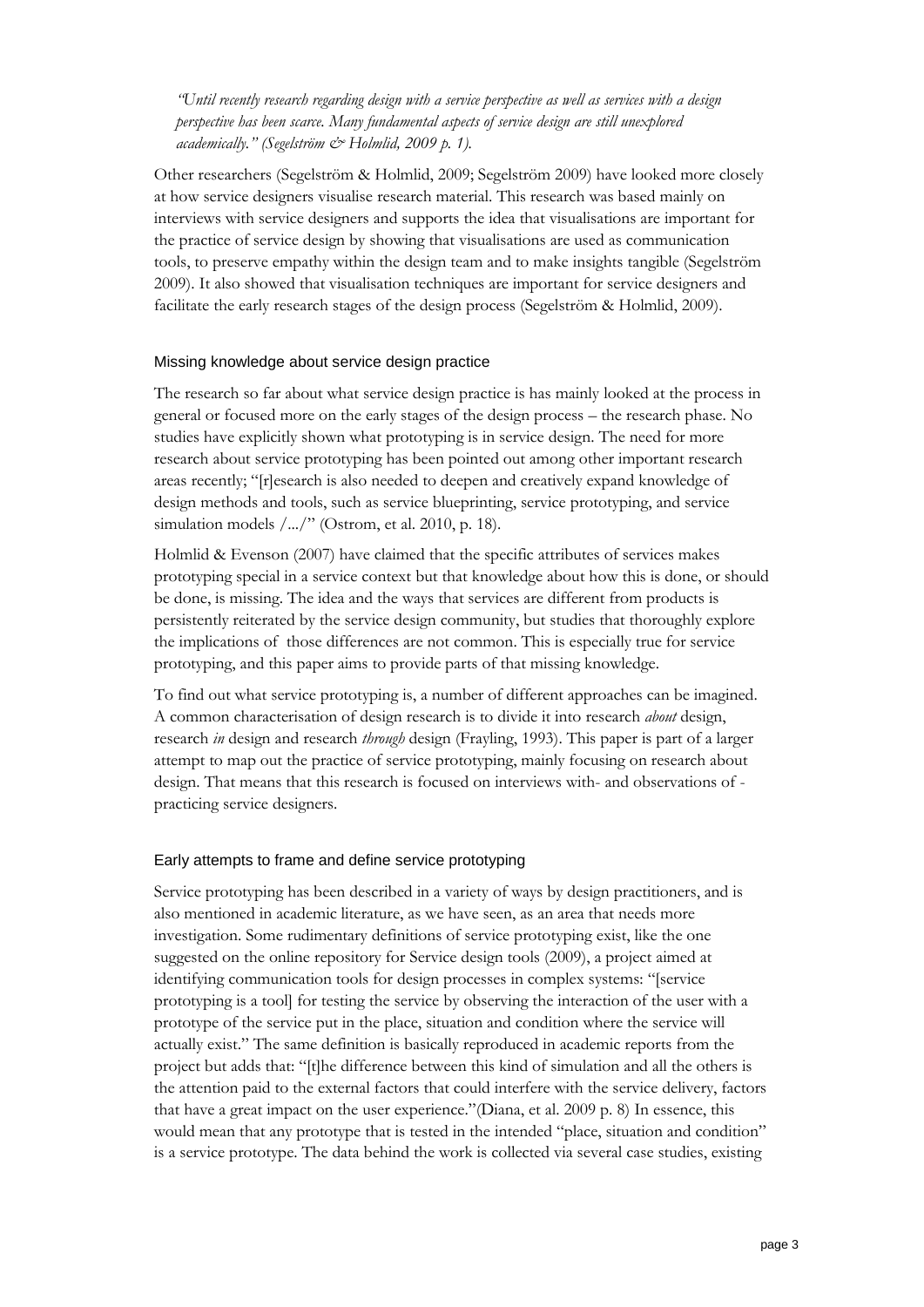literature and interviews with designers and academics, but focused mainly on different types of visualisations.

Another description focuses more on the emotional impact and the business side of service prototypes. According to Jeneanne Rae (2007), service prototyping helps in gaining a competitive advantage and reduce risk. She also says that:

*―Good service prototypes appeal to the emotions and avoid drawing attention to features, costs, and applications that can clutter the conversation and derail the excitement factor. Storytelling, vignettes, cartoons, amateur videos—all are low-budget tools that bypass the intellectual "gristmill" and go straight to the heart.‖ (Rae, 2007)*

The exact meaning of service prototyping is not mentioned by Rae, though it is described as a collaborative, explorative, iterative and open-ended activity. Miettinen (2009) exemplifies a quite different approach to service prototyping. In her work she has stated that; "[s]ervices are usually prototyped through scenario-building and role-playing." (p. 4512) and in the specific case she described, prototyping was also placed in a real-life environment. The actual process and meaning in Miettinen (2009), about what service prototyping is meant to imply is unclear though, and the question remains what service design practitioners do to prototype services.

In the next section, the approach used in this paper to find out what service design practice looks like is presented. This is followed directly by the results, which is divided into the purpose, attitude and challenges associated with prototyping services that were reported in the interviews. And then, a discussion about the implications of this research clarifies the main points followed by some future research considerations and finally the conclusions are presented.

### **Interviews**

The paper is based on interviews with practicing service designers in Sweden(1), Norway(1), USA (2), and The Netherlands (2) (see Table 1). The interviews focused on prototyping but started with some background questions about the designers and general questions about their typical work process. Their backgrounds and level of experience within the field of service design varied. The backgrounds of the informants can be seen in Table 1, where some additional information can be found as well. The shortest interview was 35 minutes and 4 seconds long, and the longest one took 104 minutes and 34 seconds. The average interview was ca. 74 minutes long and all the interviews were conducted via telephone (2), or Skype (4).

This paper reports mainly on answers to the question "Can you talk a little about how you actually make prototypes?" but also include other answers relevant to that question. None of the designers knew beforehand that the interview was going to be about prototyping. A table (Table 1) show some basic information about the informants and what geographical region they are active in. The information in the table has been retrieved from the interview material and the answers provided there. Mainly the questions about their background, prototyping practice and who they involve in the creation of prototypes have been used.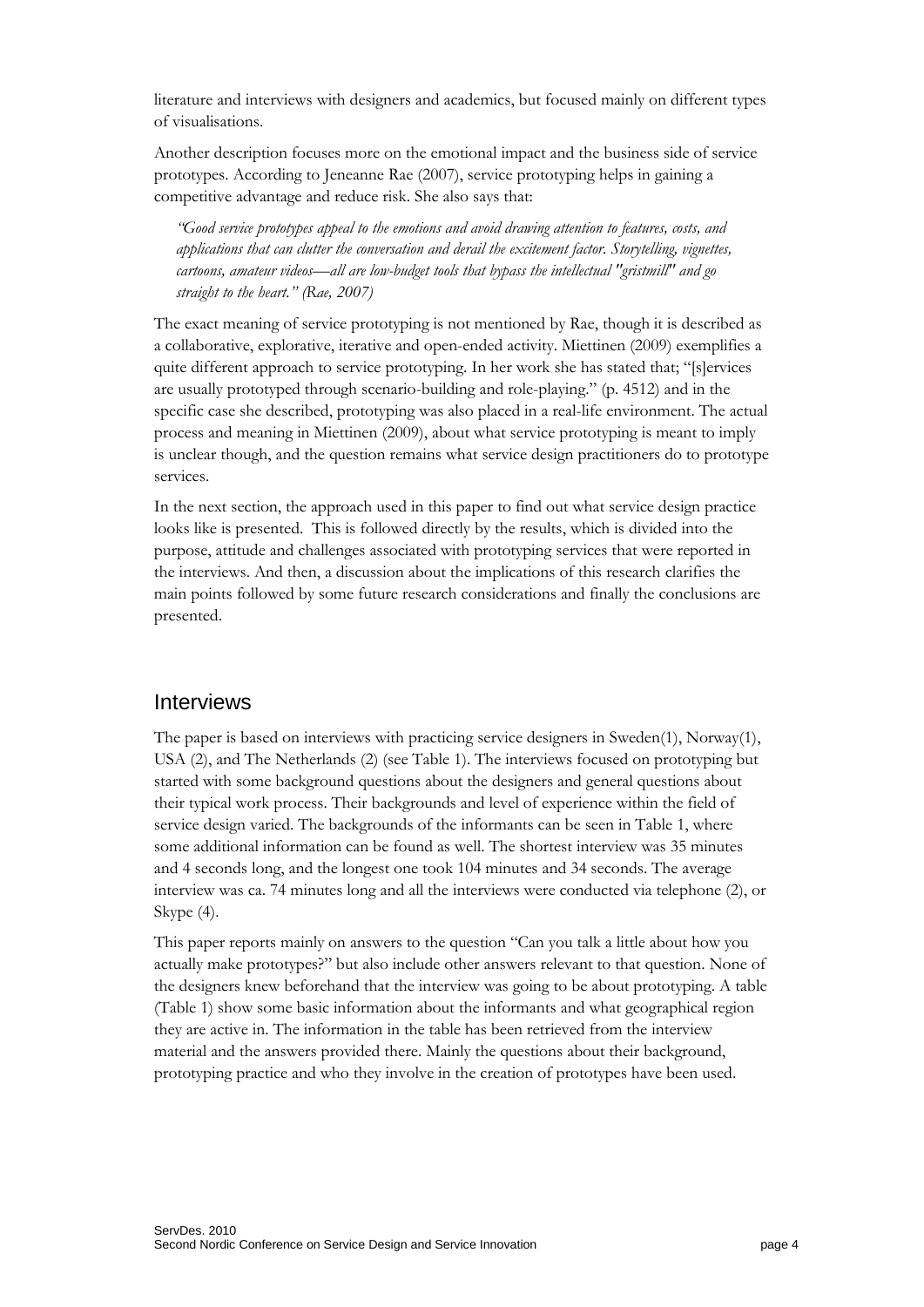|                | Region             | Author                      | Scope                  | Background                              |                                     |
|----------------|--------------------|-----------------------------|------------------------|-----------------------------------------|-------------------------------------|
| #              | of operation       | of prototypes               | of prototypes          | Educational                             | Professional                        |
| $\mathbf{1}$   | Nordic             | Themselves                  | Holistic               | Industrial and<br>Interaction<br>design | Interaction and<br>Service design   |
| $\mathcal{L}$  | Nordic             | Themselves                  | Single<br>touchpoint/s | Industrial<br>design/                   | Design strategy                     |
|                |                    |                             |                        | Art school                              |                                     |
| 3              | <b>USA</b>         | All stakeholders            | Single<br>touchpoint/s | Journalism                              | Interaction<br>design/<br>Marketing |
| $\overline{4}$ | The<br>Netherlands | Themselves/<br>stakeholders | Single<br>touchpoint/s | Software<br>engineering                 | Mobile<br>marketing                 |
| 5.             | The<br>Netherlands | Specialists                 | Single<br>touchpoint/s | Photography/<br>Communication           | Marketing/<br>Business strategy     |
| 6              | <b>USA</b>         | In-house experts            | Single<br>touchpoint/s | Interaction<br>design/Media             | Web design/Art<br>director          |

#### **Table 1: the informants and some characteristics of each prototyping approach**

# **Results**

In the following sections, the main themes of the reported practice of service prototyping will be presented, starting with the main purposes for prototyping services. How and why prototyping is seen as an essential part of service design, and then some characteristics of current service prototyping will be described, followed by a presentation of the challenges for service prototyping according to the informants. The symbol "#" followed by a number is used to denote the different informants according to Table 1.

### Purposes for prototyping services

Service prototyping is primarily said to be used as a tool for *learning* or as a tool for *communicating*. All of the informants report using prototypes for both purposes, generally with the emphasis on one or the other. Service prototypes are communicative tools in the collaboration with stakeholders and colleagues; "[service prototyping] is a way to show a service without creating the service, to show what it could look like and how it could work" #2. The visualisation of services is an important part of communicating with prototypes "[a] service prototype is an attempt at visualising for someone, whether it is a client or the end user, what the service would be like in the future, when wholly realised" #3.

The learning purpose can be divided into *exploring* and *evaluating*. These purposes are mentioned in different variations by most of the interviewed designers. Exploring is mentioned in terms of "generate insights, developing your thinking [about a situation] and gathering insights", while evaluating is described as "testing, receiving feedback and finding fail-points". Service prototypes are described as "a lightweight version of the actual service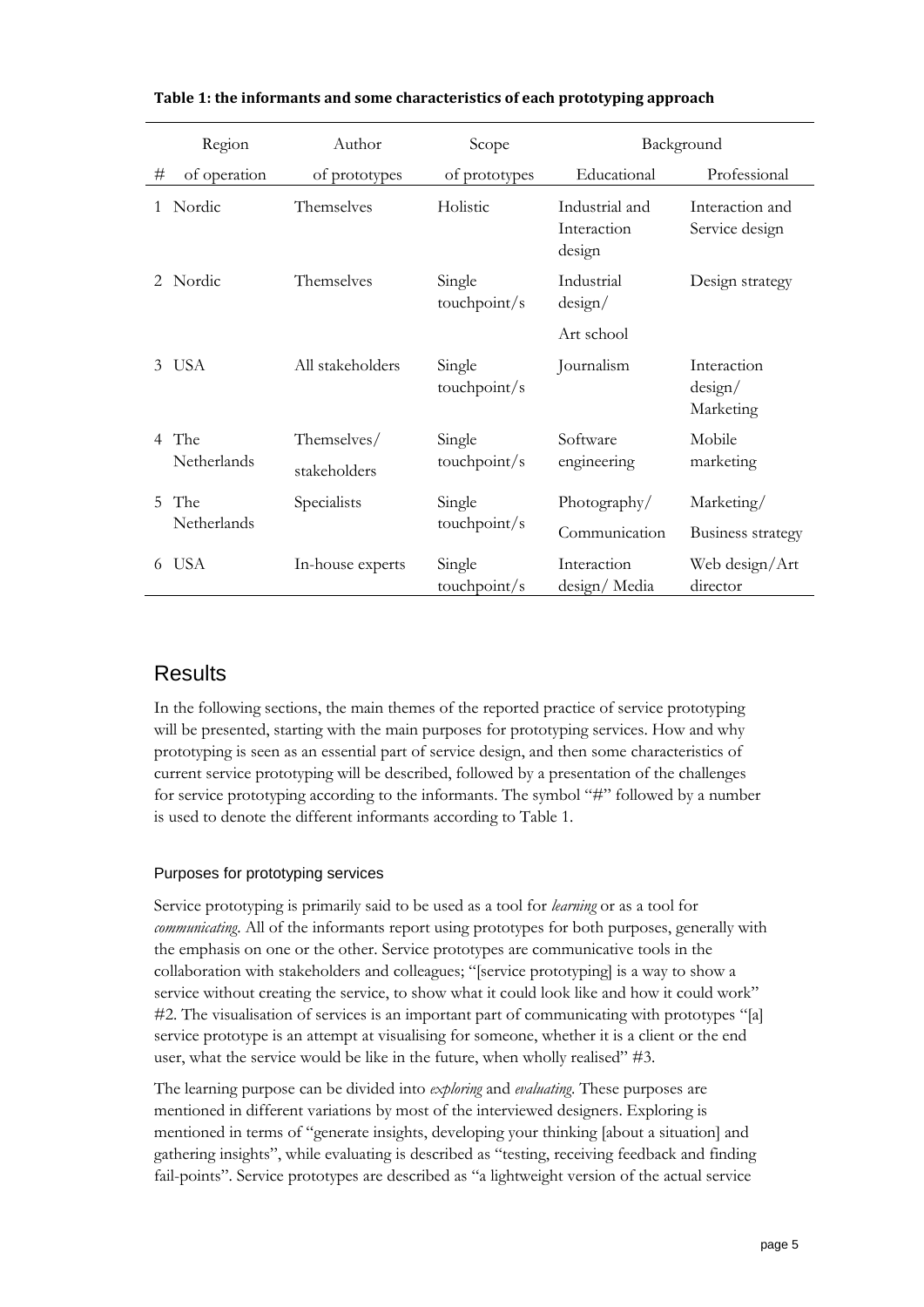where the crucial parts of the service are tested" #1, "a situation from which you learn how to improve a service" #4, and "a way to develop your own thinking and receive feedback about that thinking from others" #6. Service prototypes not only help designers explain services to others, but also make them more feasible to themselves, it lets them "get a glimpse of the future" #3.

#### Prototyping as an essential part of service design

The informants were all asked whether they considered prototyping to be an important part of their work. Without exception, the answer was yes. Looking at their description of what their work processes looks like though, only half of them spontaneously mentioned prototyping. Looking at a larger data-set, including other interviews with service designers (see Segelström 2009, for a description of the interviews) prototyping seem to be a priority in the work process for about half  $(8/15)$  of the informants. This means that when half of the service design practitioners were asked about their general work process, they did not mention prototyping (or activities closely related to prototyping). There was also a big difference in how the informants approach prototyping. One design agency stands out in particular. #1 was the only informant to report that prototyping is done in a systematic way, regardless of the specific project they are working on. They were also unique in that they always make holistic prototypes, which means that they prototype a select number of touchpoints and test them to evaluate their prototypes, i.e. they prototype several touchpoints at the same time, instead of single artefacts or interactions, see Table 1. This allows them to take the whole service into account when prototyping.

The interview data also show that some of the agencies do not have a specific phase dedicated to prototyping. Two out of the six informants reported to have a prescribed way of working with prototyping. The process of collecting data and sorting the material seemed to be generally more well-defined and were accounted for in greater detail than prototyping. Excerpts from some of the interviews illustrate that prototyping is not a very articulated; "what is a service prototype? I don't use that word" #2, or distinct practice within some of the agencies; "[t]he prototyping starts when we talk about ideas /./ If I have an idea and I talk about it with my client or with anyone- like a colleague -then the idea comes a little bit to life and /./ that is a way of testing the ideas" #5 and "[f]or me a prototype can be anything – anything that helps you learn about the thing you want to test /./ Prototypes for us are anything that can be used to test a certain part of a new concept" #4.

As expected from reports on service design practice (see e.g. Vanstone & Winhall, 2006; Fullerton, 2009), the prototyping approaches were collaborative. A prerequisite for prototypes to serve as facilitators of communication is, like prototypes in general, their function as manifestations of ideas and thoughts (Lim, et al. 2008). This allows designers and stakeholders to communicate more effectively and collaborate around otherwise abstract concepts (Samalionis, 2009). This function was evident also in the interviews that support the image of service design as collaborative; "/./ we work really closely with our clients and try to involve them in some way or another. It's not like they give us an assignment and then we return to [our office] and then work for six weeks /./ and then return to uncover the finished product" #2. Working intimately with clients and involving decision-makers were seen as especially rewarding. In most cases though, the prototypes are produced (authored) by the design agencies themselves, see Table 1. When it comes to the evaluation of prototypes, all informants say they involve the stakeholders as much as possible.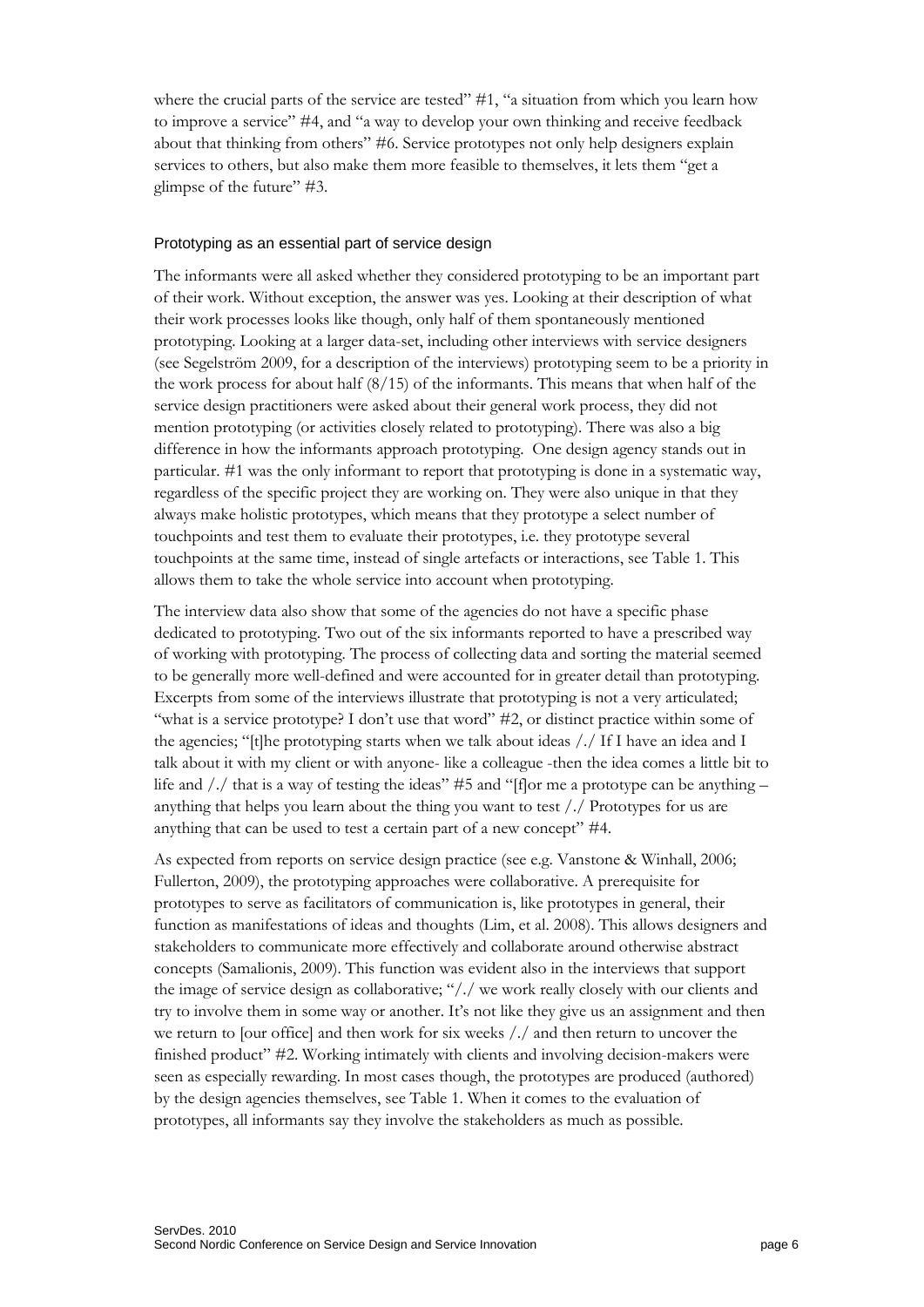#### Challenges for service prototyping

The result that service designers use prototypes to learn and communicate is perhaps not so surprising; variations of those purposes can be found in most design research papers about prototyping. More interesting are the specific challenges that the informants see with prototyping services.

The general attitude towards prototyping services seemed to be that it is helpful and that the benefit is greater than the cost. When asked whether the designers, in an average project, spend enough, too much or too little time on prototyping, two of the informants said that they want to do more prototyping. The interesting question is perhaps not if they do enough, but rather if they do enough for the client. #1 said they do enough for their clients, but that they had a feeling that the community as a whole does not. The reason why some informants do not do more prototyping is because the clients either do not see the benefit (#5) or the designers cannot motivate the extra time for more iterations (#4). Another aspect of the client relationship is reported by #3, who says that during prototyping it is important to "slow the client down" because at that point clients often want everything to happen at once. #2 believe they are doing just enough prototyping but would like to learn more about how to actually prototype for services.

The awareness that service prototypes are different than prototypes using other design materials was high, though the interpretations of the implications and concerns related to this difference varied a lot. For instance, several different aspects that make service prototyping more challenging was suggested, such as the *inconsistent* nature of services; "If it's a technology-based prototype its presentation is the same each time, if it's a humandelivered prototype /./ it's going to be delivered a little bit different each time, even within the same person, or from person to person." #3. The problem of *authenticity* was also stressed (e.g. by #3) and this was reflected in some of the answers; "if you do role-play, you know the people who are taking part- they are role-playing. It's not the actual situation. They respond to each other because they pretend" #5.

The *validity* of the test situation in relation to the intended implementation context was mentioned several times by the informants. Simulations are not real situations, and therefore prototyping might not even be the best tool to use, according to #6. Testing concepts in isolation and then letting them out in "the real world", you never know what is going to happen #5. The complexity of services makes them more difficult to prototype and understand since it is hard to know what to look at #4, was another opinion. An associated challenge was *time*, which largely affects the experience of service prototypes (#1 and #6). The problem of prototyping *intangible* things, such as experiences and social interactions was also prevalent in the interview material.

Another challenge is that many of the design agencies work with clients who do not necessarily know what service design is or that they are actually delivering a service, which means that the companies sometimes do traditional prototyping (e.g. mock-ups #2, animations #2, product models #6, and information #2). This can be frustrating, as illustrated by this excerpt where an informant talks about a project where they were hired to design the printed material for a public transportation service, but where they:

*―[know] that public transportation is about much more – it's about what they tell you onboard the train or bus, what phone number to call for route information, how does the travel card work and how do you buy it online – all these things are parts of the service /./ But in this case the client could only handle one part of the service at once. In that case we did only one thing, but tried to push the client to see the whole picture.‖ #1*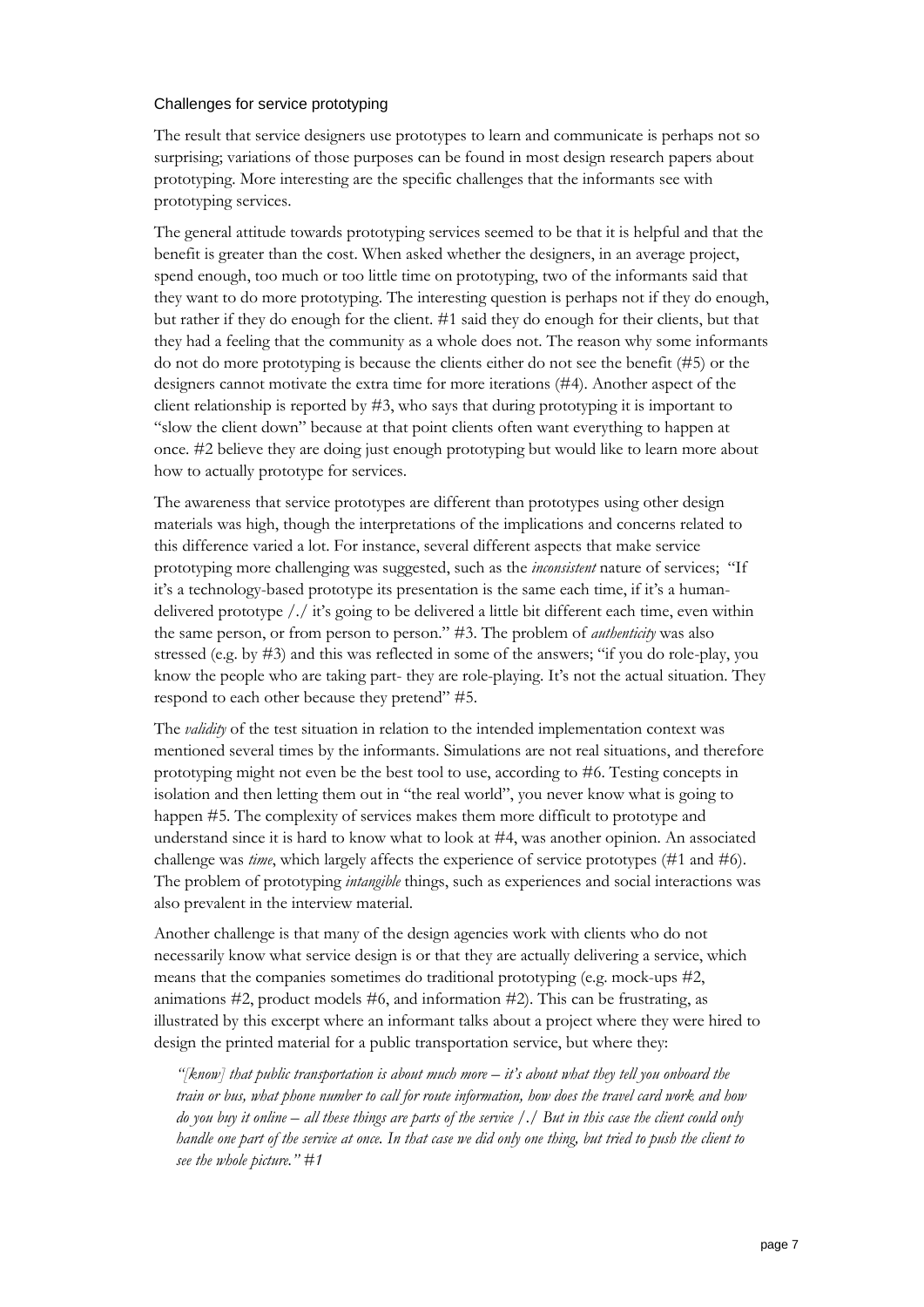# **Discussion**

The purpose of this paper is to reveal and describe the practice of service prototyping, according to service designers. In a sense, it is easier to describe what service prototyping is not. For instance, it is not *one* thing to the interviewed designers. The reported practice, and the definitions provided by the informants, varied largely. This means that the description of a service prototype found in Diana, et al. (2009) could not be confirmed by this research, since most of the descriptions of how service prototyping is actually done deviated from that description. The interviews also revealed that service prototyping is not very articulated (some informants were unfamiliar with the term) and not very rigid in the sense that it can be pretty much anything- like an idea, an everyday object or a deliberately constructed artefact or social interaction. To most agencies it was also not a specific phase in the design process, i.e. it could happen at any time and place during a project. This is a natural consequence of not having a language- and a process for, working with service prototyping.

The fact that there is no actual prototyping phase in the projects is partly due to the designers' clients. For instance, #2 explains that they do not sell projects based on prototyping; it is not part of the specification for projects, unlike e.g. research. It is likely though that this varies a lot between different design agencies. There is also reluctance among service designers to actually work with methodologies or rigid processes, which is evident in other research as well: "[w]hilst some organizations had well-developed and tight methodologies, many successful innovators preferred a more flexible approach. They feared that tight methodologies would inhibit the creativity required for experiential service design and would increase time to market unnecessarily. This suggests that the relatively tight and rigorous methodologies typically found in product innovations may not always be applicable to service innovation." (Voss & Zomerdijk, 2007 p. 3)

Another piece that was largely missing in the interviews was the holistic perspective of services. What is interesting about this is that when asked, all recognise the value of a holistic perspective, but when asked about how they actually prototype, all but one company (#1) talked about single interfaces, products or interactions. This indicates that some knowledge about how to approach service prototyping is missing and that the practice is more reactive than proactive. There is also the question of how much of a priority service prototyping actually is. All informants recognise the importance when asked but only half even mention it as part of their work process. This might of course be due to the fact that prototyping is implicitly taken for granted, or they simply do not prioritise prototyping to the extent they say they do.

One thing that can be said about service prototyping, and that is corroborated by findings about service design in general (Rae, 2007) is that service prototyping is a collaborative effort. "The quality of the service depends on your collaboration with your customer" #5. To achieve this, the use of prototypes to visualise service concepts and ideas seem especially valuable.

This paper also reveals that designers see a number of challenges for service prototyping. A number of specific features of services, and for prototyping in particular, was mentioned; inconsistency, authenticity, validity, intangibility and time. At the same time, most designers did not report any problems in their *own* work in prototyping services, which might indicate that they do not actually address these service related issues in their practice. A problem related to clients was said to be the amount of prototyping that occurs within projects, and showing the value of prototyping services. This problem has also been identified in other service research: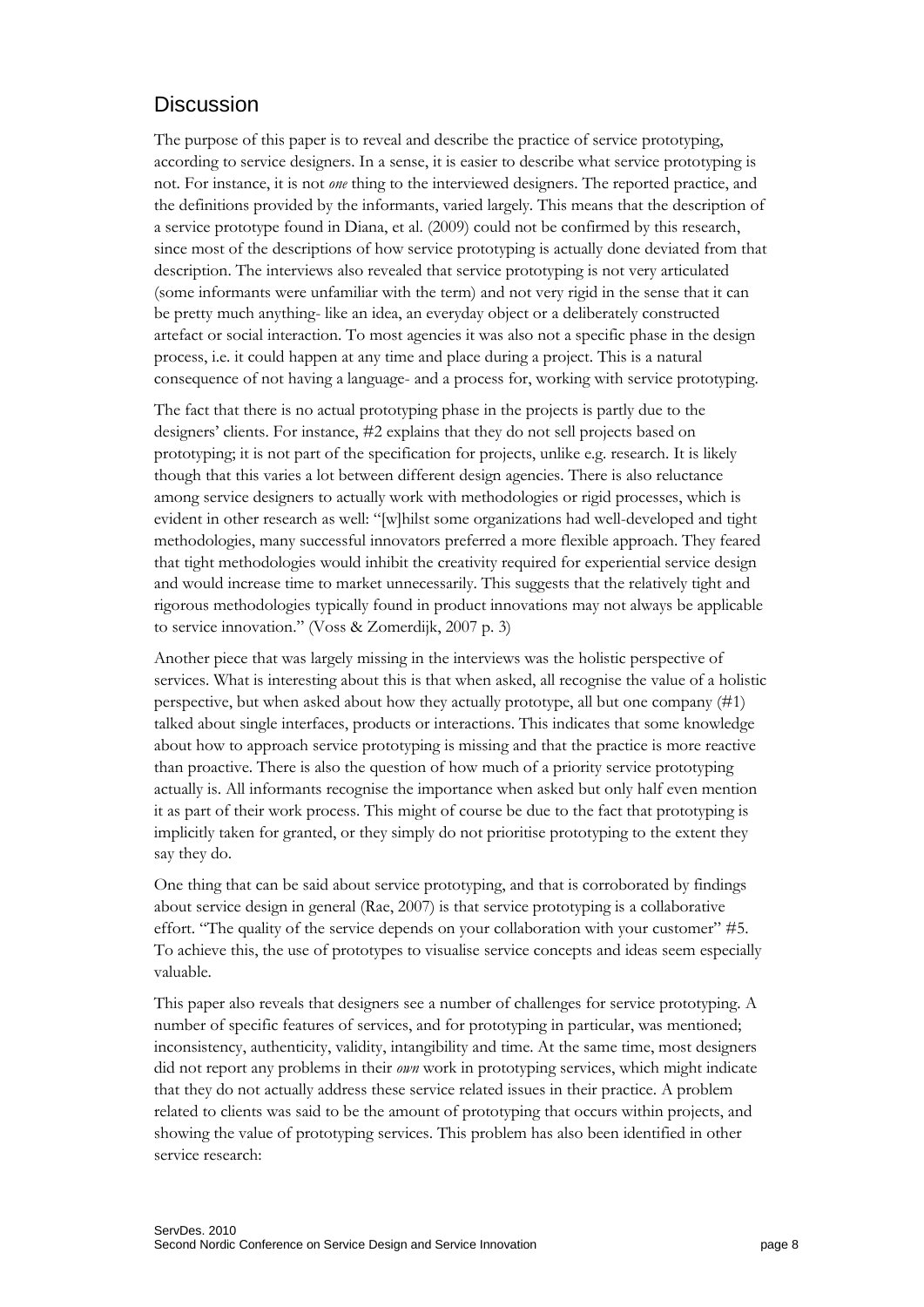*―It seems the main barrier to using design (as well as creativity-and innovation-related practices more generally) in service firms was the perception that it was not relevant: half the service firms expressed this opinion. This aside, the more important barriers were the cost of these activities and the lack of clear tangible rewards.‖ (Tether, 2008 p. 8)*

#### Future research

This research needs to be completed by observations of actual prototyping cases, to wholly understand the practice of service prototyping. A holistic approach to service prototyping, that address the challenges suggested in this paper, also needs to be developed or brought to light in future research. Especially the issue of how to prototype whole services, in a realistic environment that accurately convey the experience of the future service, is a question that should be further investigated. Responding to this question means developing processes that investigate how new service concepts relate to "servicesscapes" (Bitner, 1990) and whole services; "the physical environment, the service employees, the service delivery process, fellow customers and back office support" (Zomerdijk & Voss, 2010 p. 25).

Another important area is how the value of service prototyping can be measured and communicated to service providers. The design community seem to realise the benefits of prototyping, but lack the tools to convince key stakeholders. More research on how to develop methods for practicing service designers that clearly communicate the benefit of their work is needed.

# **Conclusions**

This paper has shown that service prototypes are used to explore, evaluate and communicate design ideas and concepts. A number of challenges with prototyping services as opposed to products were identified: inconsistency, authenticity, validity, intangibility and time. At the moment, service prototyping cannot be said to be one thing but rather a variety of approaches and activities. The area shows great opportunities for improvement and one of the informants even pointed out the lack of knowledge about service prototyping within the community, and another designer said that they, at their agency, need to learn more about how to prototype. Findings along that line underscore the notion that service prototyping is still not wholly formed and needs further development.

What the research presented here can contribute is a number of characteristics of contemporary conceptions of what service prototyping is. Summarising the prominent features according to service design practitioners, indicates that service prototyping is an activity that is:

- » 1) central to their work (but not a structured unit of their processes),
- » 2) about making services visible, to learn and communicate about services and
- » 3) collaborative.

The potential and still unrevealed knowledge about how to tackle certain aspects of services makes this area one of the more interesting future research areas that can develop tools and methods specifically for the prototyping of services. The attempt to unmask service prototyping should focus on developing a new shared language of prototyping and arriving at a first description of service prototyping as a well-defined and structured activity, taking the service specific attributes seriously.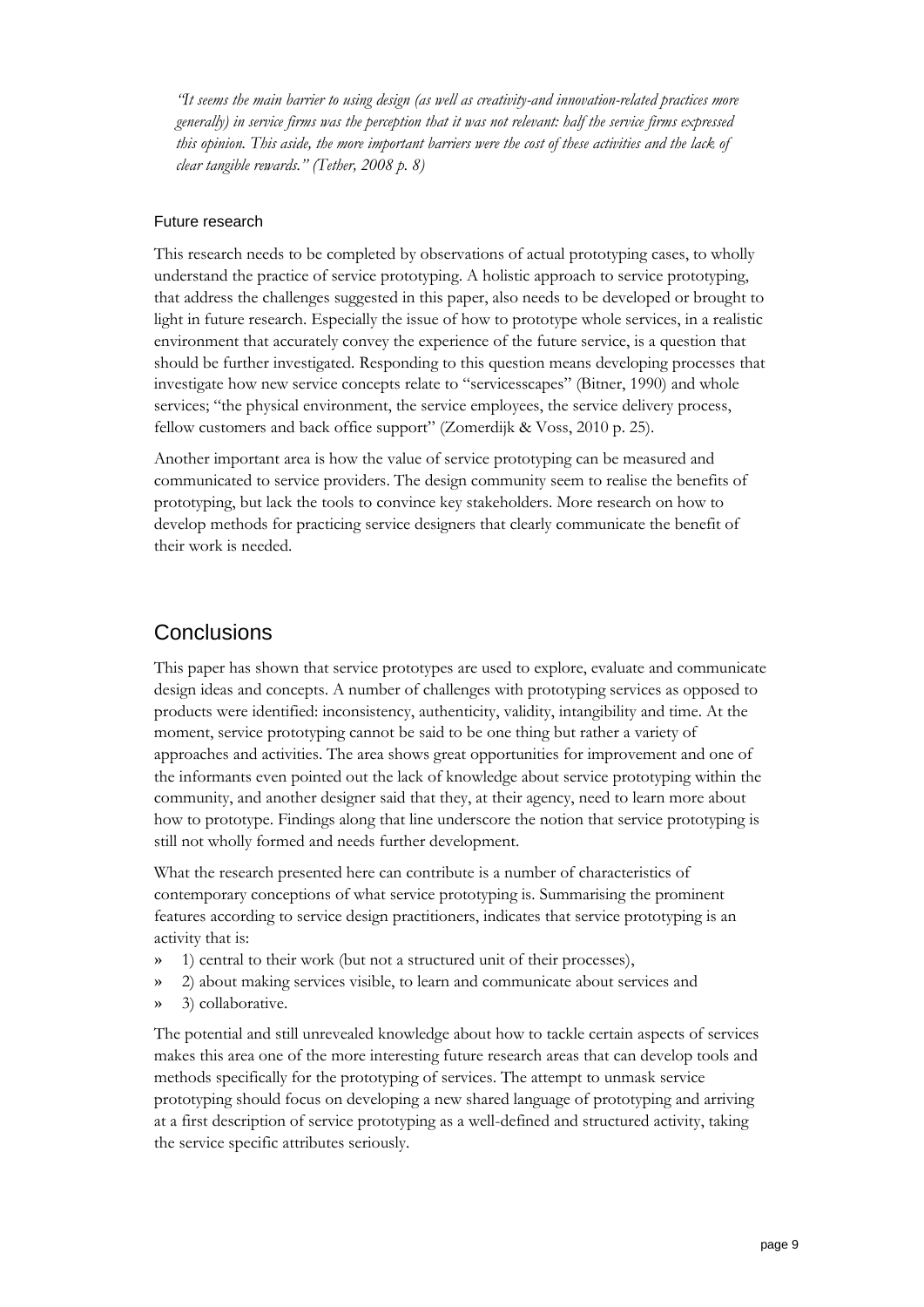### References

- Bitner, M. J. (1990). Evaluating Service Encounters: The Effects of Physical Surroundings and Employee Responses. *The Journal of Marketing , 54* (2), 69-82.
- Blomkvist, J., Holmlid, S., & Segelström, F. (2010). This is Service Design Research. In M. Stickdorn, & J. Schneider (Eds.), *This is Service Design Thinking.* Amsterdam, Netherlands: BIS Publishers.
- Diana, C., Pacenti, E., & Tassi, R. (2009). Visualtiles Communication tools for (service) design . *First Nordic Conference on Service Design and Service Innovation.* Oslo, Norway.
- Frayling, C. (1993). *Research in Art and Design.* Royal College of Art Research Papers . Royal College of Art Research Papers, 1(1):1--5.
- Fullerton, B. (2009). Co-Creation in Service Design. *interactions* , 6-9.
- Holmlid, S., & Evenson, S. (2007). Prototyping and enacting services: Lessons learned from human-centered methods. *10th Quality in Services conference.* Orlando, Florida.
- Kimbell, L. (2009a, December 16). *A year in designing for service: 2009*. Retrieved 05 25, 2010, from Design leads us where exactly?:
- http://designleadership.blogspot.com/2009/12/year-in-designing-for-service-2009.html Kimbell, L. (2009b). Insights from Service Design Practice. *8th European Academy of Design* 
	- *Conference*, (pp. 249-253). Aberdeen.
- Kimbell, L. (2009c). The turn to service design. In G. Julier, & L. Moor, *Design and Creativity: Policy, Management and Practice* (pp. 157-173). Oxford: Berg.
- Kimbell, L., & Siedel, P. (Eds.). (2008). *Designing for Services - Multidisciplinary Perspectives: Exploratory Project on Designing for Services in Science and Technology-based Enterprises,.* Oxford: Saïd Business School.
- Lim, Y.-K., Stolterman, E., & Tenenberg, J. (2008). The Anatomy of Prototypes: Prototypes as Filters, Prototypes as Manifestations of Design Ideas. *ACM Trans. Comput.-Hum. Interact , 15* (2).
- Miettinen, S. (2009). Prototyping Social Design in Finland and In Namibia Service Design as a Method for Designing Services for Wellbeing. *IASDR 2009: Rigor and Relevance.* Seoul.
- Ostrom, A. L., Bitner, M. J., Brown, S. W., Burkhard, K. A., Goul, M., Smith-Daniels, V., et al. (2010). Moving Forward and Making a Difference: Research Priorities for the Science of Service. *Journal of Service Research , 13* (1), 4-36.
- Rae, J. (2007, September 12). *Seek the magic with service prototypes*. Retrieved 05 25, 2010, from Bloomberg Busienssweek:

http://www.businessweek.com/innovate/content/sep2007/id20070912\_418827.htm

- Samalionis, F. (2009). Can designers help deliver better services? In S. Miettinen, & M. Koivisto (Eds.), *Designing Services with Innovative Methods* (pp. 124-135). Keuruu: Otava Book Printing LTD.
- Segelström, F. (2009). Communicating through Visualizations: Service Designers on Visualizing User Research. *The First Nordic Conference on Service Design and Service Innovation.* Oslo.
- Segelström, F., & Holmlid, S. (2009). Visualization as tools for research: Service designers on visualizations. *Nordic Design Research Conference.* Oslo.
- *Service Design Tools: Communication Methods Supporting Design Processes*. (2009). Retrieved 08 17, 2009, from Service Design Tools: http://www.servicedesigntools.org/repository
- Tether, B. (2008). Service design: time to bring in the professionals? In L. Kimbell, & V. P. Siedel (Eds.), *Designing for Services - Multidisciplinary Perspectives: Proceedings from the Exploratory Project on Designing for Services in Science and Technology-based Enterprises* (pp. 7-9). Oxford, UK: Saïd Business School.
- Vanstone, C., & Winhall, J. (2006). *Activmobs.* London: Design Council.